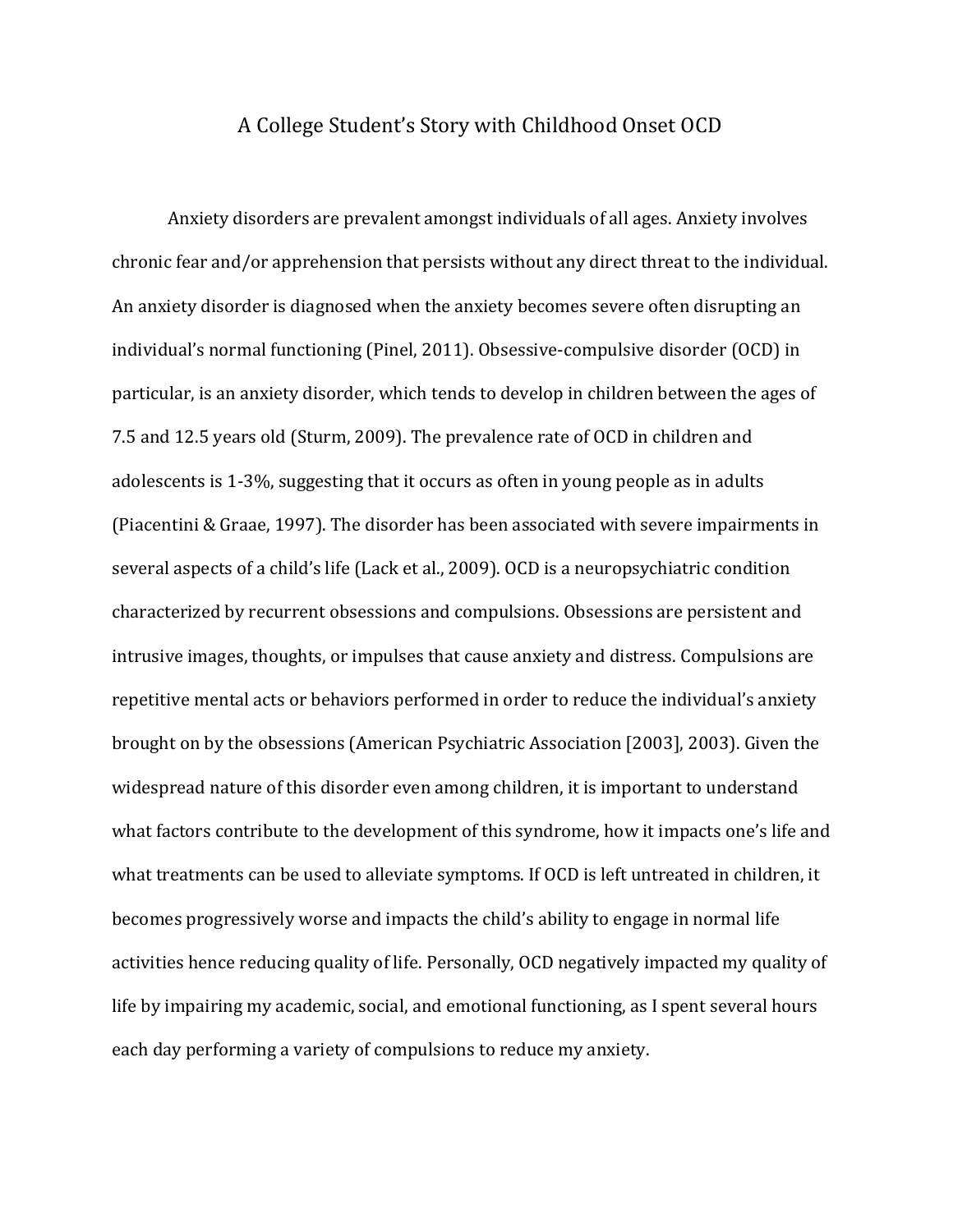In order to better understand how OCD disrupts an individual's life it is important to further examine obsessions and compulsions. The most frequent obsessions include fears of contamination, hypochondriacal fears of bodily dysfunctions, and fears of expressing undesirable/unwanted sexual or aggressive impulse (Davison, Blankstein, Flett, & Neale, 2010). I was diagnosed with OCD at eight years old, while in third grade. I began to develop obsessions and performed various compulsions to reduce the anxiety that was brought on by my thoughts. The most troubling obsession was an intrusive image of my mother being killed in a car accident, along with the thought that I would eventually become ill and pass away. These obsessions were the focus of my attention for a large portion the day. In order to reduce the distress and anxiety caused by my obsessive thoughts, I performed various repetitive behaviors known as compulsions (Davison et al., 2010). My compulsions included a variety of checking and counting rituals. For example, if I were to go to the bathroom, I would check if I had closed the tap five times, while counting to five in my head. My belief was that if I had left the bathroom without performing this compulsion, my mother would be killed in the car accident and/or I would become ill. Thus, I believed that by performing these compulsions, I would prevent the horrifying events from occurring; as a result my anxiety would diminish for a short period of time. It is well-documented in the clinical literature, that the temporary anxiety relief that accompagnies rituals is an important factor in maintaining OCD (Mash & Wolfe, 2005).

As mentioned earlier, OCD develops in childhood, and if left untreated becomes progressively worse, negatively impacting one's quality of life (Lack et al., 2009). Research conducted by Norberg, Calamari, Cohen, and Riemann (2008) echoes this conclusion as they found that quality of life was substantially impaired in individuals with OCD, especially for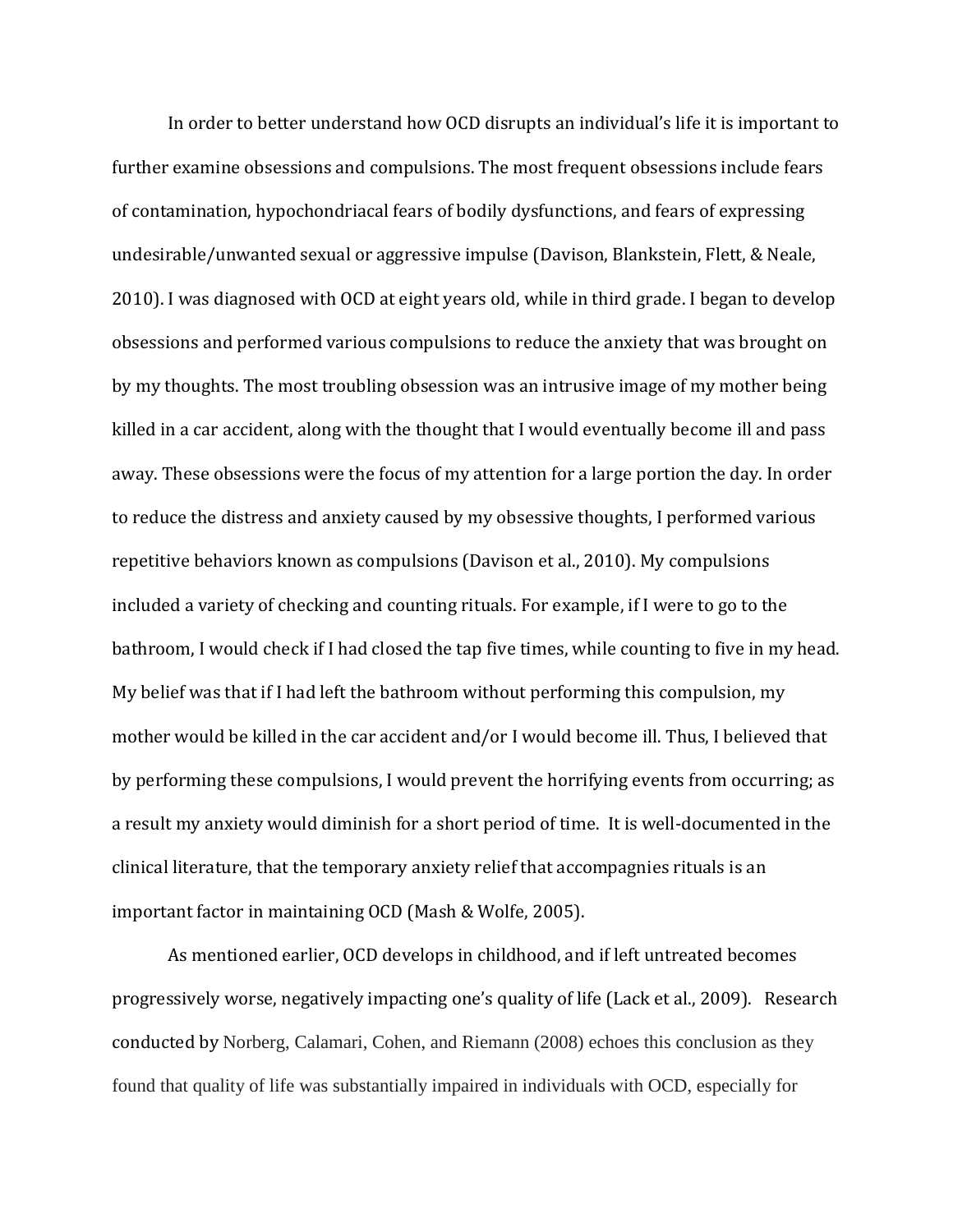those who displayed poor social interactions. The quality of my life was greatly diminished while suffering from OCD. I developed impairments in academic and social functioning and experienced significant emotional distress. While in school, I was unable to focus on the material being taught, and my performance began to suffer. Completing vocabulary quizzes and engaging in class writing activities was extremely difficult. While writing, I would often perform a compulsion that required erasing each word, and writing it three times. If I did not perform the compulsion, the anxiety caused by my obsessions would intensify, completely interfering with my ability to focus. As a result, completing schoolwork became a very challenging task, and teachers began to think that I suffered from a learning disability.

The disorder limited my social interaction with classmates. I would spend more time engaging in compulsions during recess, then interacting with friends. Furthermore, my poor performance in school tended to isolate me from the other children, as classmates began to think that I was not intelligent. Depression is often co-morbid with OCD (Mash & Wolfe, 2005; Piacentini & Graae, 1997). The fact that OCD was preventing me from performing well in school, along with becoming socially isolated, caused me to experience some symptoms of depression as well. I sometimes experienced a lack of motivation to engage in activities that I usually enjoyed and felt sad. It is clear that untreated OCD in children, has the potential to greatly reduce their quality of life. Is thus important for parents to recognize the symptoms and act appropriately to ensure their child receives necessary treatment.

The diathesis-stress paradigm is an interesting and useful model used to explain the onset of many disorders, including OCD. This model focuses on the interaction between a predisposition towards a disease, the diathesis, and life and/or environmental disturbances, the stress (cite another reference). A number of disorders appear to have a genetically transmitted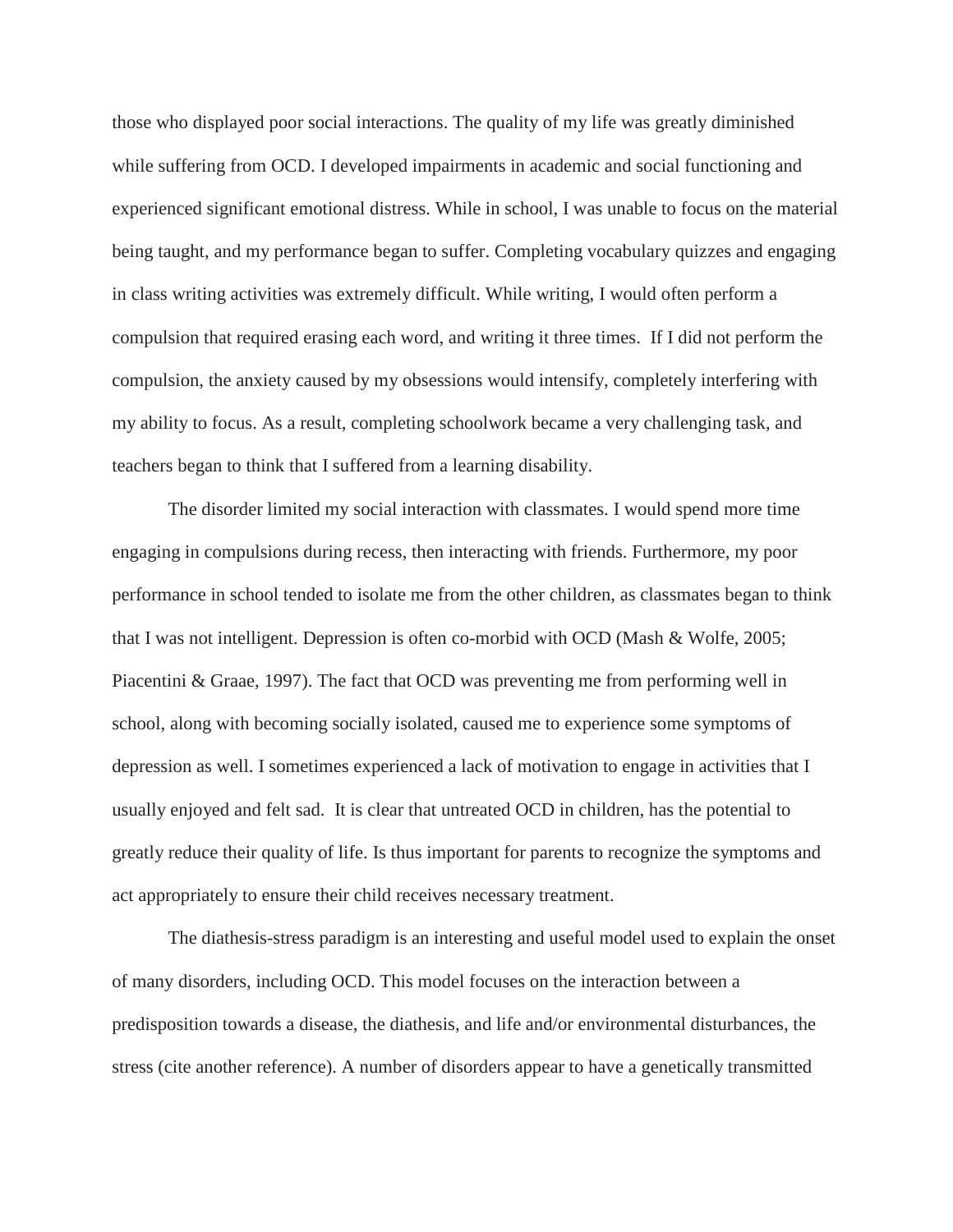diathesis, as having a relative with the disorder increases one's risk of also developing the condition (Davison, 2010). Research suggests that genetic factors influence the development of OCD; as the prevalence is higher among relatives (Sturm, 2009; Davison et al., 2010). Empirical evidence from twin studies reveals a moderately high concordance rate for monozygotic twins but not for dizygotic twins (Butcher, Mineka, Hooley, Taylor, & Antony, 2010). I had a grandparent who suffered from OCD, which may have acted as a predisposition to the disorder. Children with an early onset of the disorder (ages 6 -10) are also more likely to have a family history of OCD than those with a later onset, suggesting a greater role of genetic influences in such cases (Swedo, Rapoport, Leonard, Lenane & Cheslow, 1989). This is consistent with my clinical profile.

There is also evidence to suggest neurobiological factors in the etiology of OCD. Studies have shown that people with OCD have abnormally active metabolic levels in the basal ganglia, the cingulate cortex, and the orbital frontal cortex (Butcher et al., 2010). According to the diathesis-stress paradigm, over activity of certain brain regions along with a decrease in serotonin levels, may act as predisposition to develop OCD (Davison et al., 2010). Having recurrent, obsessive thoughts from a young age and ritualistic, repetitive behaviors may establish neural pathways and/or connections in the CNS of afflicted children which become consolidated and integrated over time and resistant to change. This may explain the finding that one-half to two-thirds of children with OCD meet diagnostic criteria for the disorder 2-14 years later, rendering this a serious and chronic disorder (Albano, Knox & Barlow, 1995).

While individuals may possess a predisposition for a disorder, it is quite possible that the disorder does not develop. According to the diathesis-stress paradigm, what seems to trigger the development of the illness is a disturbance that causes stress (Davison et al., 2010). At the time,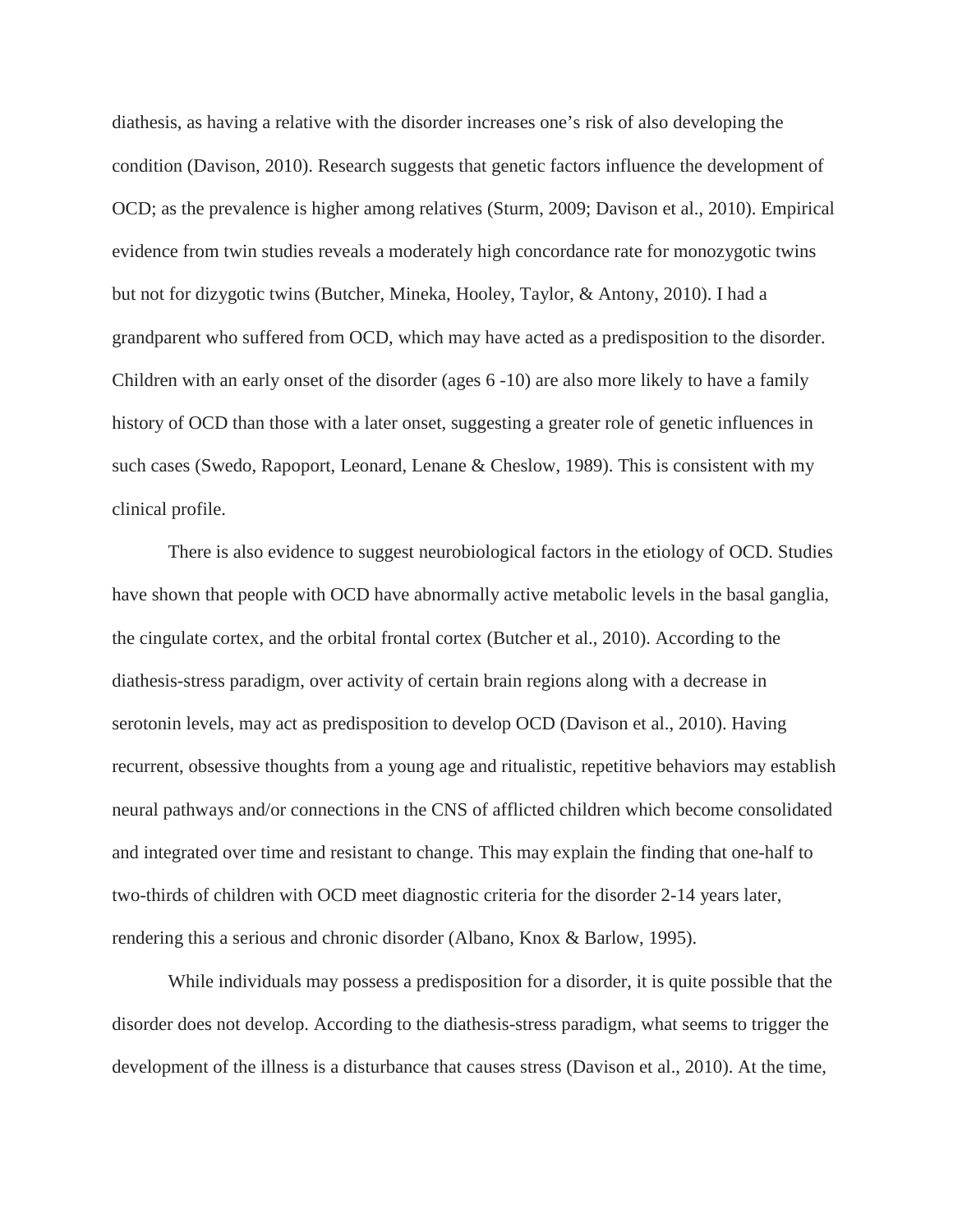there were several factors that were stress inducing in my life. I was extremely worried about the health of my grandmother, as she was undergoing cardiac by-pass surgery. At school, my homeroom teacher was an older woman, who had very little patience, was extremely anxious herself as well as being strict and loud. I remember feeling very unsettled and intimidated by this teacher. In addition, I had witnessed a car accident on the way to school one morning, which instilled a great deal of fear in me. These events took place in close proximity, creating an overabundance of stress, which may have triggered my obsessions. I then started performing compulsions to relieve my anxiety – hence triggering the vicious cycle of OCD.

Once I had developed the disorder, it was not long before my father, who is a clinical psychologist, noticed my behavior and immediately ensured that I received the best possible treatment to prevent my OCD from worsening. Some children suffering from OCD, have experienced significant improvements in their symptoms after the use of antidepressants like the serotonin reuptake inhibitors (Palermo et al., 2010; Butcher et al., 2010). I was not put on medication because once the drug is stopped, relapse is common (Butcher et al., 2010). Most of the anti-depressants currently prescribed have not being adequately tested on young children and, hence, not much is known about their long term side-effects. My mother was adamant that I not be put on medication.

Another treatment approach, which has been shown to be effective in treating children with OCD, is cognitive-behavioral therapy (CBT) (Ercan, Kandulu, & Ardic, 2012). A main component of CBT (for OCD) is exposure and response prevention (ERP). It involves having the individual expose himself, or herself, to a situation that will elicit a compulsive act and having the individual refrain from performing the usual ritual (Davison et al., 2010). The ritual is negatively reinforcing because it reduces the anxiety caused by the obsession. Preventing the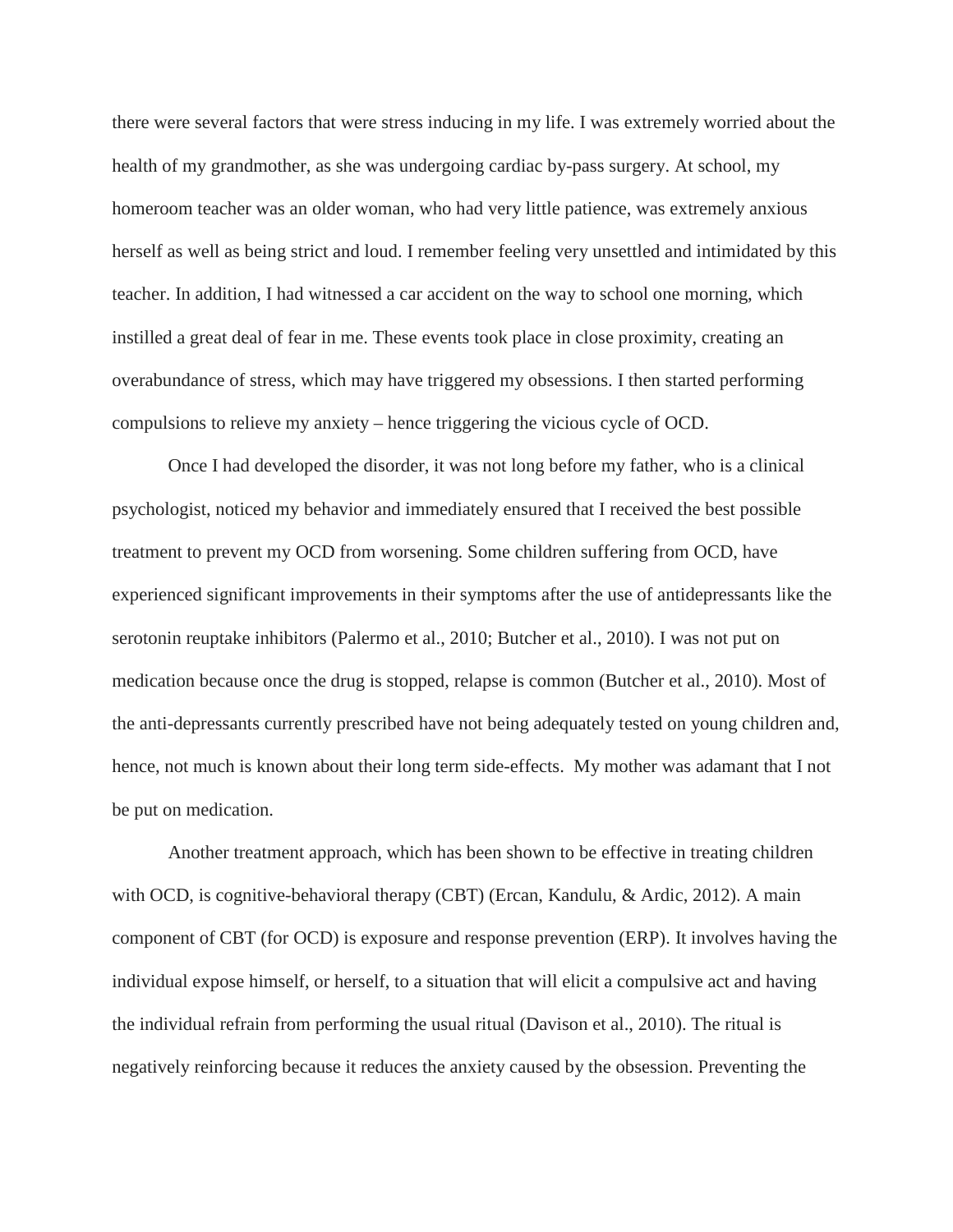person from engaging in the ritual is essential, as they will realize that the anxiety triggered by the obsession will diminish naturally over time (Butcher et al., 2010). ERP allows the individual to engage in reality testing and it also facilitates extinction of maladaptive behaviors. At the same time, the individual acquires more healthy ways of coping with stress.

Other aspects of CBT that I was instructed on included relaxation exercises and systematic desensitization to help reduce my anxiety and cognitive restructuring to help manage and change my recurrent, maladaptive thoughts (Davis et al., 2010). My treatment for OCD entailed a prolonged period of CBT. The psychologist explained that by performing the compulsions in order to reduce my anxiety, I was feeding the obsessions. Thus the obsessions become worse and the anxiety created by the thoughts become more severe, further eliciting the need to perform compulsions. For a period of time, I engaged in ERP, in order to prevent feeding the obsessions. For example, when I left a room, I had to resist the temptation to check if the light was turned off. This would create strong feelings of anxiety, but they subsided after some time. I was taught that I had no control over my obsessions and that just thinking about something does not necessarily make it happen. I also started to understand that a compulsion was not going to prevent me from becoming ill or prevent my mother from having an accident. When an obsession entered my mind, instead of performing a compulsion, I started to remind myself that my obsessions were not based on reality and *I would shift my attention to something else* – my school work, socializing, playing hockey, etc. I found engaging in sports was extremely therapeutic or me, especially during this period of time.

In conclusion, OCD is a serious and chronic disorder and, if left untreated in children, becomes progressively worse and impacts the child's ability to engage in normal life activities, hence, reducing quality of life. Personally, OCD negatively impacted my quality of